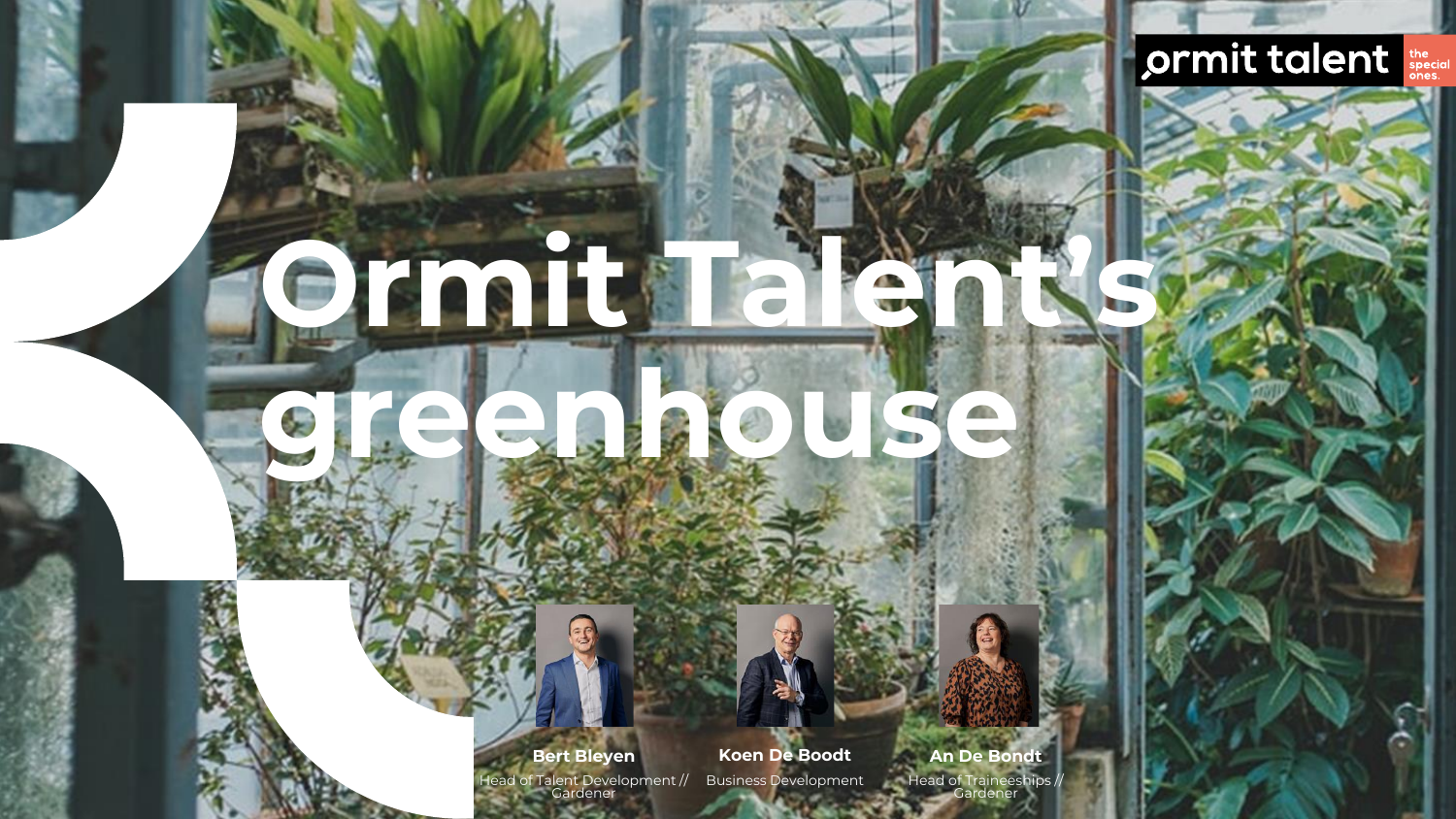#### **The greenhouse It's a place for growing**

A secure base with optimal conditions for personal growth, with others to trust. Because growing can be tough, at times. It takes a bit of nudging, lots of curiosity, even more earnest feedback and all the Braveheart you can muster.

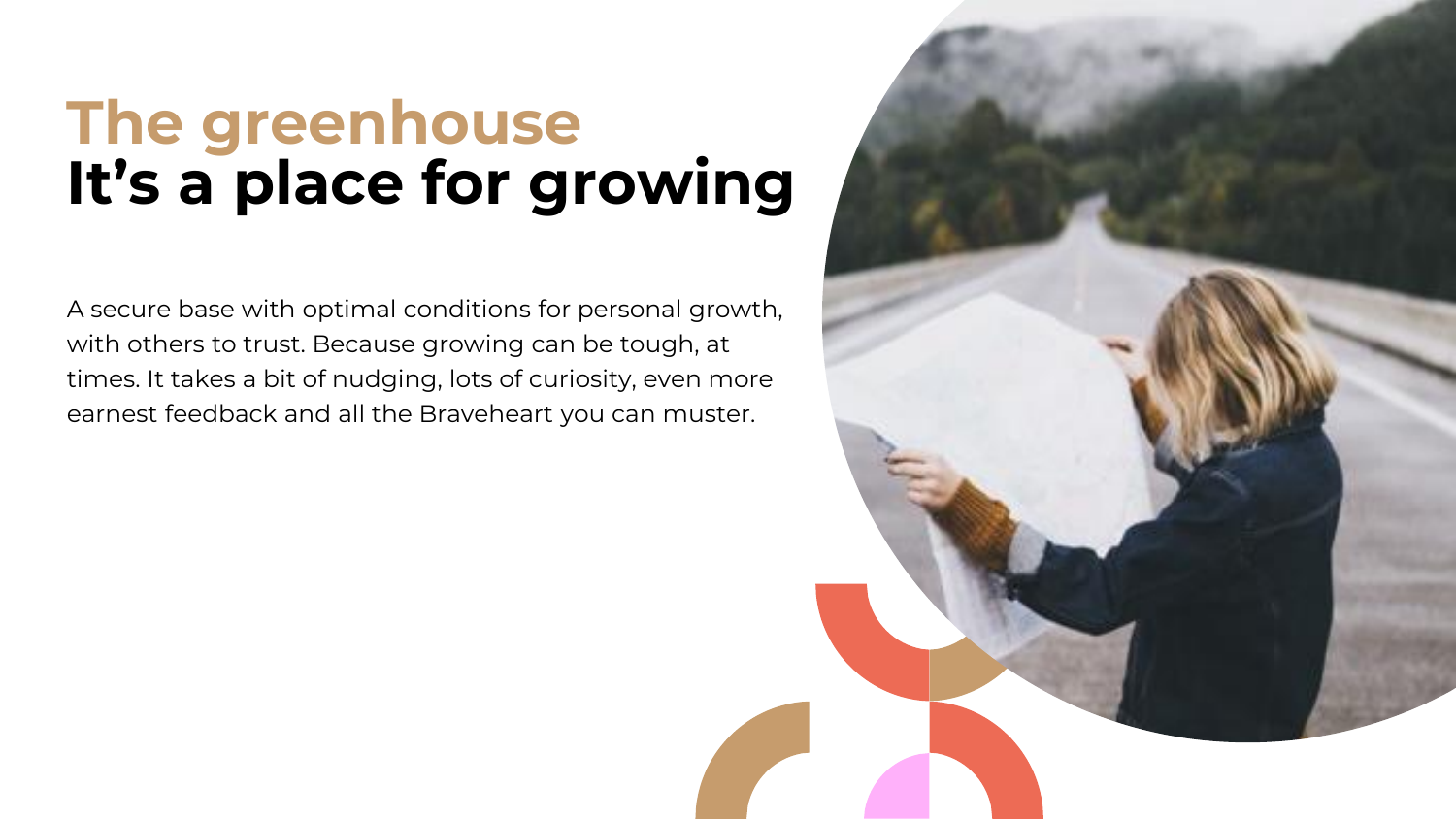## **Why Ormit Talent's greenhouse?**

Your employees know what they stand for. They propagate this to the rest of your organisation.

Your employees know their strenghts and pitfals, which is important to function well as a team. They know how to get the best out of everyone.

Zocense More effe<br>More effe tean *B***ecome** a talent magnet

Strong (highly competent people) are the foundation of a strong organisation. They make sure your organisation achieves better results.

> The experience creates a network. More engaged employees take better care of your customers and your organisation.

> > 3

Invest in your people and let your talent and your organisation grow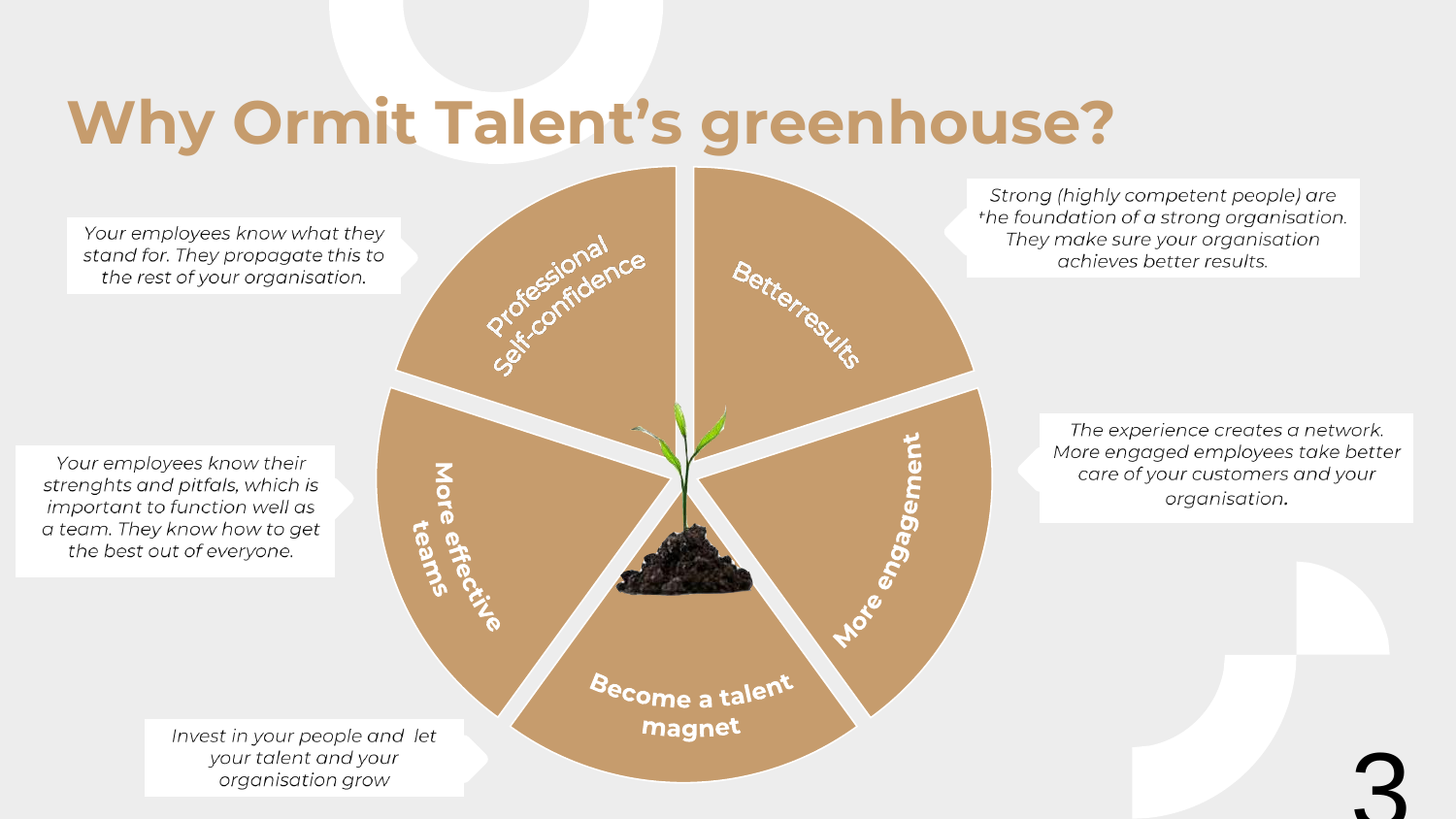#### **Track 1: Manage your own career & life**

Who are you? What are your goals?

How do you take ownership of your own career and life?

How do you set goals for yourself, your team and your organisation and how efficient and effective are you to obtain those goals?

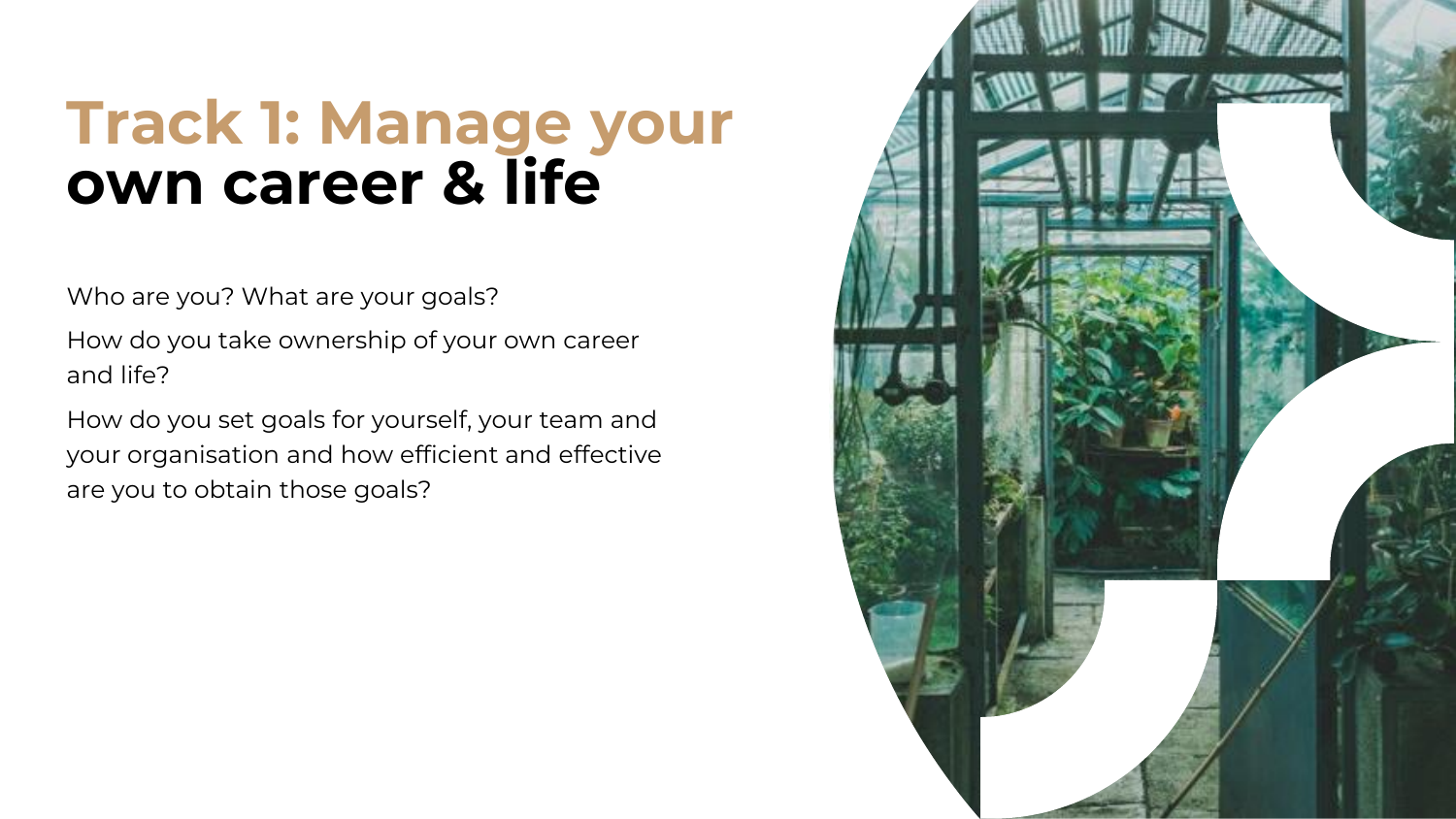#### **Track 1: Be the director of your own career and life**



ormit talent special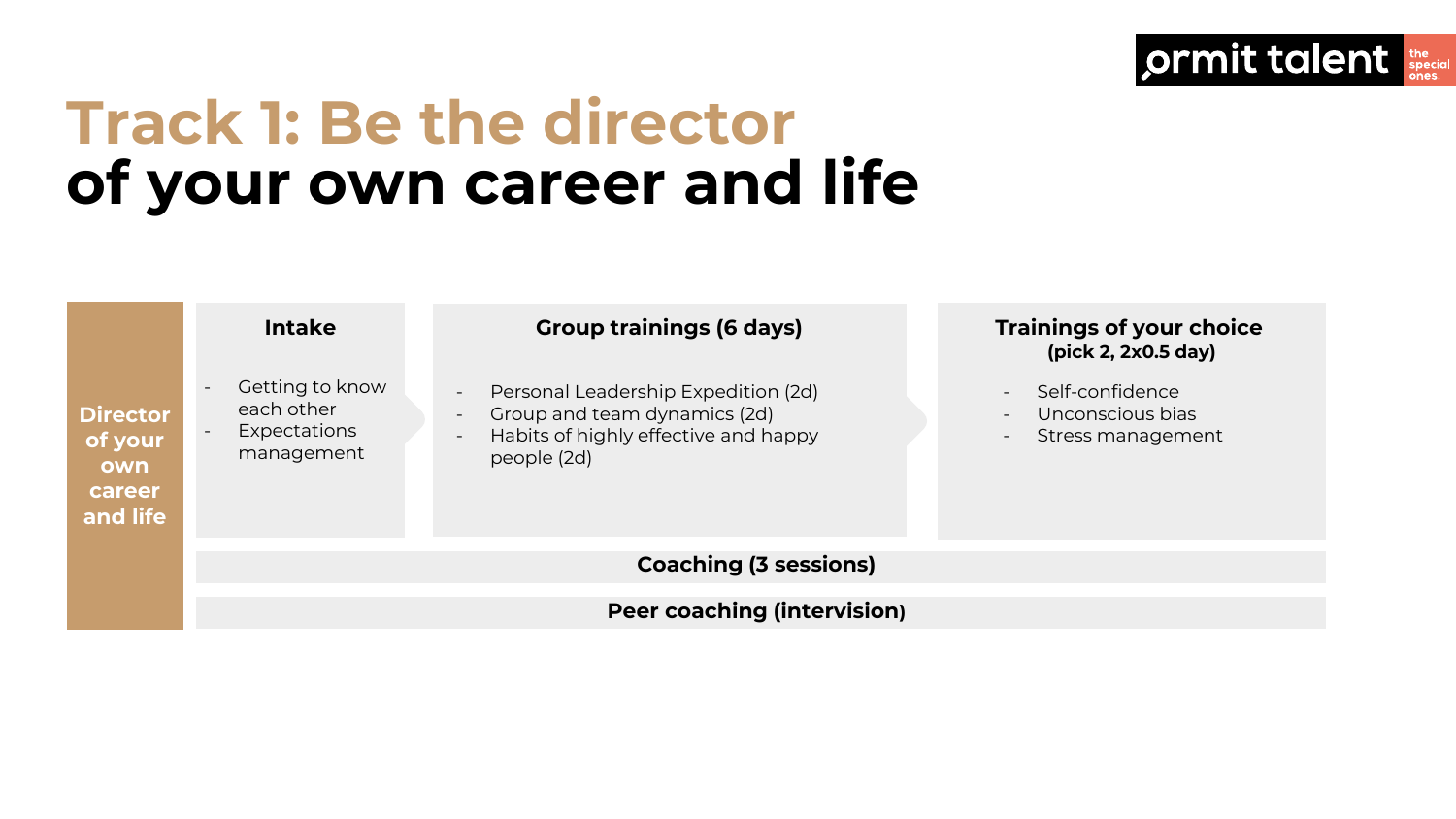### **Track 2: The future proof people manager**

How do you know your co-workers? What energizes them? What guidance do they need to obtain their goals, growth and self-satisfaction?

What is your personal leadership style and what's the effect on others?

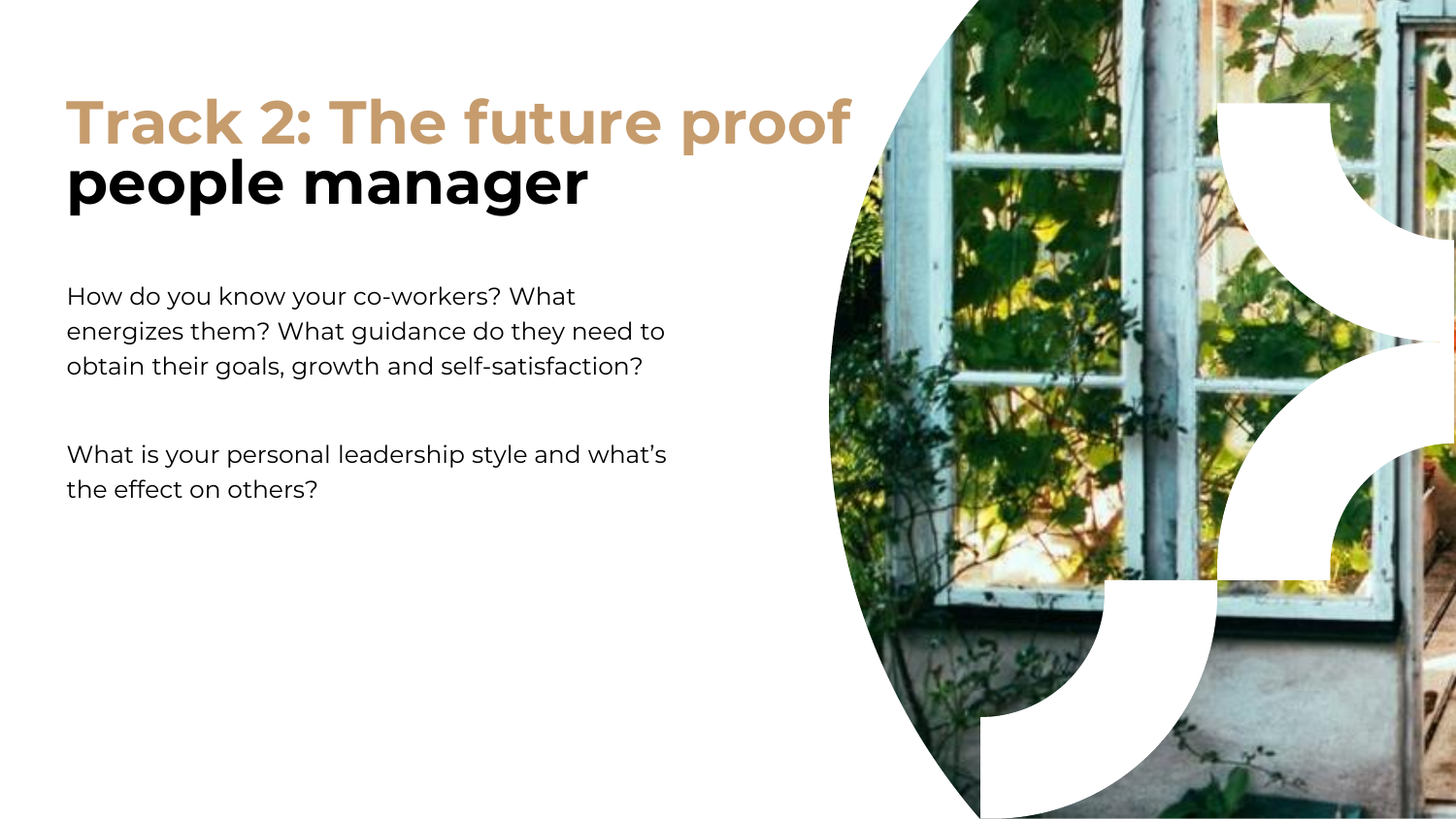#### **Track 2: The future proof people manager**

|                                             | <b>Intake</b>                                                   | <b>Group trainings (6 days)</b>                                                                                                                                                                                                                                                                                              | Trainings of your choice<br>(pick 2, 2x0.5 day)                                                                                                                           |
|---------------------------------------------|-----------------------------------------------------------------|------------------------------------------------------------------------------------------------------------------------------------------------------------------------------------------------------------------------------------------------------------------------------------------------------------------------------|---------------------------------------------------------------------------------------------------------------------------------------------------------------------------|
| <b>Future</b><br>proof<br>people<br>manager | Development<br>$\overline{\phantom{0}}$<br>assessment<br>(0,5d) | Personal Leadership Expedition (2d)<br>$\overline{\phantom{a}}$<br>Communication (1d)<br>$\overline{\phantom{a}}$<br>Situational leadership (1d)<br>$\overline{\phantom{a}}$<br>Coaching skills (1d)<br>$\overline{\phantom{a}}$<br>People Managers during and after<br>$\overline{\phantom{a}}$<br>COVID <sub>19</sub> (1d) | Unconscious bias<br>$\equiv$<br>Stakeholder<br>$\overline{\phantom{a}}$<br>management and<br>politics in<br>organization<br>Stress management<br>$\overline{\phantom{a}}$ |
|                                             | <b>Coaching (4 sessions)</b>                                    |                                                                                                                                                                                                                                                                                                                              |                                                                                                                                                                           |
|                                             |                                                                 |                                                                                                                                                                                                                                                                                                                              |                                                                                                                                                                           |
|                                             | <b>Peer coaching (intervision)</b>                              |                                                                                                                                                                                                                                                                                                                              |                                                                                                                                                                           |

ormit talent